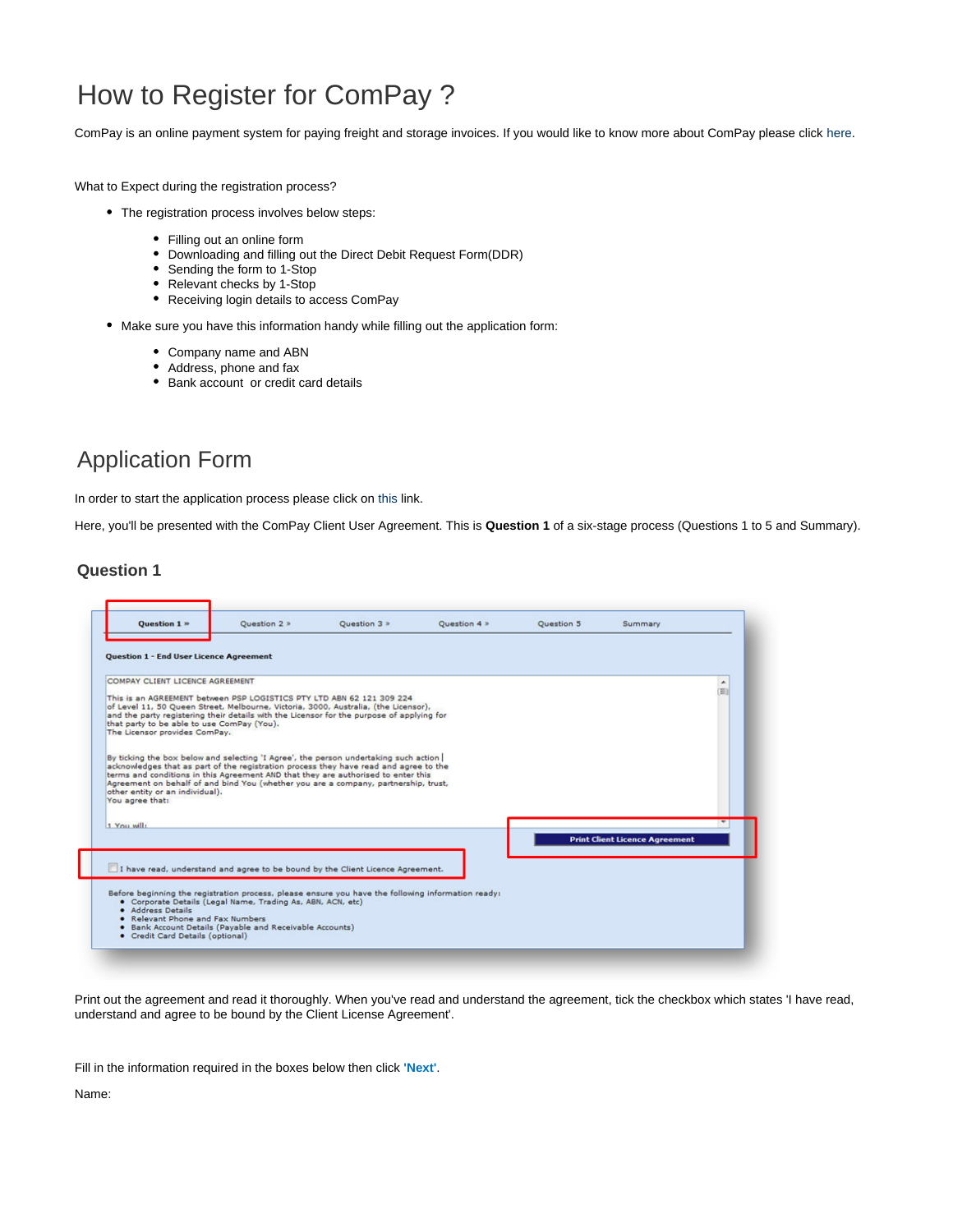| * Mandatory Information |                                               |
|-------------------------|-----------------------------------------------|
| Name:                   |                                               |
| Position:               |                                               |
| Contact Phone:          | $61$ -<br>$(eg 61-3-99999999)$                |
|                         | NOTE: This must be a landline number<br>Next  |
|                         | <b>Download the Direct Debit Request Form</b> |
|                         |                                               |
|                         |                                               |

## **Question 2**

In **Question 2**, you'll be asked to fill in your company details, as below.

| Question 1 >                          | Question 2 » | Question 3 » | Question 4 » | Question 5 | Summary           |
|---------------------------------------|--------------|--------------|--------------|------------|-------------------|
|                                       |              |              |              |            |                   |
| <b>Question 2 - Corporate Details</b> |              |              |              |            |                   |
| Primary Business Function:            | <b>Other</b> | ۰            |              |            |                   |
| Legal Name:                           |              |              |              |            |                   |
| <b>Trading As:</b>                    |              |              |              |            |                   |
| Type of Entity:                       | Company      |              |              |            |                   |
| Name of Partnership or Trust:         |              |              |              |            |                   |
| ABN:                                  |              |              |              |            |                   |
| ACN:                                  |              |              |              |            |                   |
|                                       |              |              |              |            | $<<$ Back<br>Next |
|                                       |              |              |              |            |                   |

#### Note:

Legal Name: The name your company is registered with the ABR

Trading As: The name that other ComPay members know you by. For example, your company may be registered as "The Trustee for XYZ Company Pty Ltd" but you are actually known as "XYZ Company" to the industry.

ABN is mandatory whereas ACN is not a mandatory field

## **Question 3**

In **Question 3**, you'll be asked to fill in your address details, as below. All fields are mandatory.

| <b>Question 3 - Address Details</b><br><b>Business Address:</b><br>ŵ<br>Address Line 1:<br>Address Line 2:<br>sk.<br>Suburb:<br>$\star$ $\cdot$<br><b>ACT</b><br>State:<br>*<br>Postcode:<br><b>Postal Address:</b><br><b>Same As Above</b><br>Address Line 1:<br>Address Line 2:<br>Suburb:<br>$\star$ .<br>ACT.<br>State:<br>米<br>Postcode: |  |
|-----------------------------------------------------------------------------------------------------------------------------------------------------------------------------------------------------------------------------------------------------------------------------------------------------------------------------------------------|--|
|                                                                                                                                                                                                                                                                                                                                               |  |
|                                                                                                                                                                                                                                                                                                                                               |  |
|                                                                                                                                                                                                                                                                                                                                               |  |
|                                                                                                                                                                                                                                                                                                                                               |  |
|                                                                                                                                                                                                                                                                                                                                               |  |
|                                                                                                                                                                                                                                                                                                                                               |  |
|                                                                                                                                                                                                                                                                                                                                               |  |
|                                                                                                                                                                                                                                                                                                                                               |  |
|                                                                                                                                                                                                                                                                                                                                               |  |
|                                                                                                                                                                                                                                                                                                                                               |  |
|                                                                                                                                                                                                                                                                                                                                               |  |
|                                                                                                                                                                                                                                                                                                                                               |  |
|                                                                                                                                                                                                                                                                                                                                               |  |
| Next<br>$<<$ Back                                                                                                                                                                                                                                                                                                                             |  |
|                                                                                                                                                                                                                                                                                                                                               |  |
|                                                                                                                                                                                                                                                                                                                                               |  |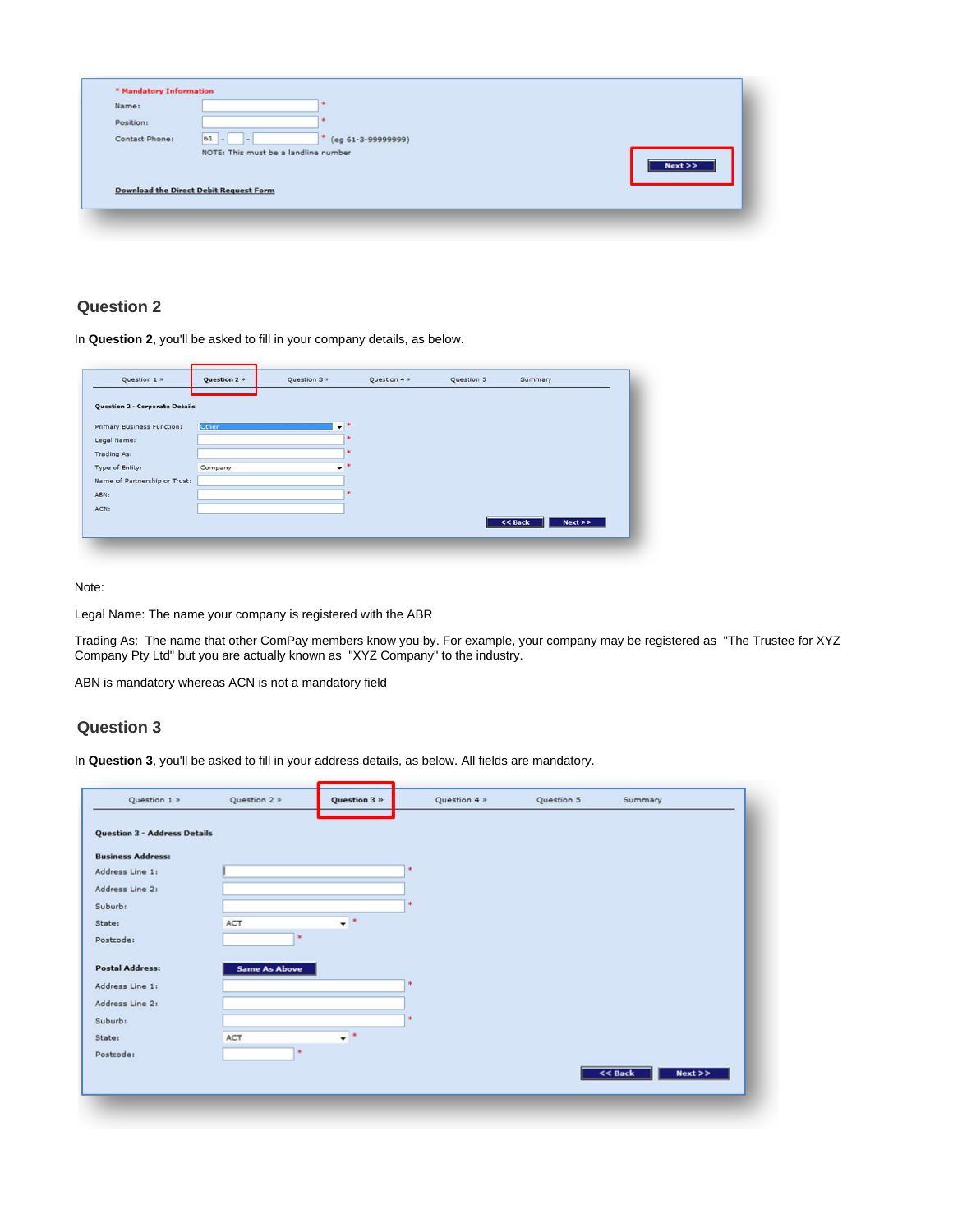## **Question 4**

Here you'll be asked to fill in your contact details, as below. The primary contact is the person who will have access to maintain your ComPay account. You can click [here](https://help.1-stop.biz/pages/viewpage.action?pageId=12025858) to find out what the user will have access to.

Remittance Advice Email: Email address of the primary contact user. This user will be notified when a payment has been made for your company.

CC Email for Remittance Advice: When a payment is made to your company the email addresses you nominate here will also receive the payment advice. You can add multiple email addresses separated by a comma or you can leave this field blank.

| Question 1 »                                   | Question 2 >  | Question 3 »         | <b>Question 4 »</b> | Question 5 | Summary           |
|------------------------------------------------|---------------|----------------------|---------------------|------------|-------------------|
|                                                |               |                      |                     |            |                   |
| <b>Question 4 - Contact Details</b>            |               |                      |                     |            |                   |
|                                                |               |                      |                     |            |                   |
| <b>Primary Contact:</b>                        |               |                      |                     |            |                   |
| Title                                          | Ms<br>$\cdot$ |                      |                     |            |                   |
| <b>First Name</b>                              |               | <b>xk</b>            |                     |            |                   |
| Last Name                                      |               |                      |                     |            |                   |
| Position                                       |               |                      |                     |            |                   |
| Phone                                          | 61            | (eg 61-3-99999999) * |                     |            |                   |
| Fax                                            | 61            | (eg 61-3-99999999) * |                     |            |                   |
| Mobile                                         |               |                      |                     |            |                   |
| <b>Remittance Advice Email</b>                 |               | w                    |                     |            |                   |
| CC Email for Remittance Advice                 |               |                      |                     |            |                   |
|                                                |               |                      |                     |            |                   |
| <b>Secondary Contact (Optional):</b><br>Title: |               |                      |                     |            |                   |
|                                                | Mr<br>۰       |                      |                     |            |                   |
| <b>First Name</b>                              |               |                      |                     |            |                   |
| <b>Last Name</b>                               |               |                      |                     |            |                   |
| Position                                       |               |                      |                     |            |                   |
| Phone                                          | 61            | (eg 61-3-99999999)   |                     |            |                   |
| Fax                                            | 61            | (eg 61-3-99999999)   |                     |            |                   |
| Mobile                                         |               |                      |                     |            |                   |
| Email                                          |               |                      |                     |            |                   |
|                                                |               |                      |                     |            | $<<$ Back<br>Next |
|                                                |               |                      |                     |            |                   |
|                                                |               |                      |                     |            |                   |

Complete the boxes, then click **'Next'**.

### **Question 5**

In **Question 5**, you'll be asked to fill in details for bank accounts payable and receivable.

#### **Accounts Payable:**

Any payments you create you will be debited from this account. Hence, please ensure that the bank details are filled in correctly. Click on the Add Payable account to fill out the bank details.

If you have multiple payable accounts you can click on the "Add Payable Account" button. You can also add your credit card if you wish to make a payment from the credit card.

At the time of making a payment, you will be able to choose which account to pay from.

| Payable Accounts (maximum of 5)           |                            |                    |                    |                     |         |        |
|-------------------------------------------|----------------------------|--------------------|--------------------|---------------------|---------|--------|
| Account Alias: *                          |                            | Address Line 1:    | Suburb:            | Account Name: *     |         |        |
|                                           |                            |                    |                    |                     |         |        |
| <b>Bank Institution Name:</b>             |                            | Address Line 2:    | State:             | BSB:                | Default |        |
|                                           |                            |                    | <b>ACT</b>         |                     | $\odot$ | Delete |
|                                           |                            |                    | Postcode:          | Account Number:     |         |        |
|                                           |                            |                    |                    |                     |         |        |
|                                           | <b>Add Payable Account</b> |                    |                    |                     |         |        |
| <b>Credit Card Details (maximum of 5)</b> |                            |                    |                    |                     |         |        |
| Card Alias <sup>*</sup>                   | Credit Card Number         | Card Holder Name * | Card Expiry Date * | <b>Default Card</b> |         |        |
|                                           | <b>Add Credit Card</b>     |                    |                    |                     |         |        |

#### **Accounts Receivable:**

This is the account where you want to receive funds. You can only have one receivable account.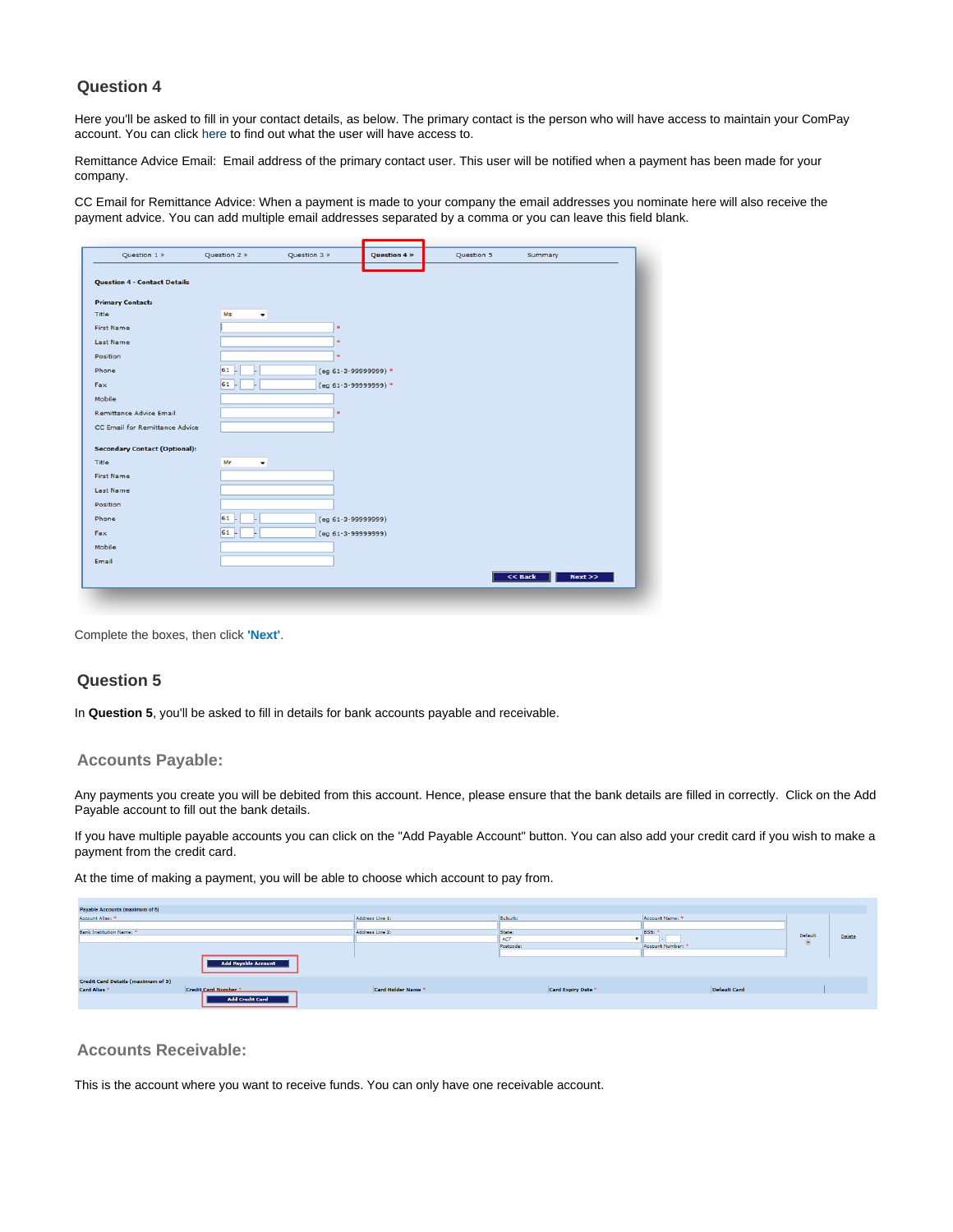| <b>Receivable Account</b>     |                                    | NOTE: Receivable account mandatory if any payable accounts have been entere |
|-------------------------------|------------------------------------|-----------------------------------------------------------------------------|
| Name of Financial Institution |                                    | $\mathcal{H}$                                                               |
| Address Line 1                |                                    |                                                                             |
| Address Line 2                |                                    |                                                                             |
| Suburb                        |                                    |                                                                             |
| State                         | <b>ACT</b><br>▼                    |                                                                             |
| Postcode                      |                                    |                                                                             |
| Country                       | <b>AUSTRALIA</b><br>$\blacksquare$ |                                                                             |
| <b>Account Name</b>           |                                    | 宋                                                                           |
| <b>BSB Number</b>             | $*$<br>$\overline{a}$              |                                                                             |
| <b>Account Number</b>         |                                    | 来                                                                           |
| Default Currency              | Australian Dollar<br>▼             |                                                                             |
|                               |                                    |                                                                             |

## **Registration Summary**

You will be presented with all the details you have entered so far. There is an Edit link on the left-hand side if you want to amend any details. If the details are correct you can click on the "Complete Registration" button on the bottom left-hand side of the page.

|                                                                       | Question 1 » |                     | Question 2 »                                                                                                                                                                                                                   | Question 3 »  | Question 4 » |                                  | Question 5 | Summary                       |      |
|-----------------------------------------------------------------------|--------------|---------------------|--------------------------------------------------------------------------------------------------------------------------------------------------------------------------------------------------------------------------------|---------------|--------------|----------------------------------|------------|-------------------------------|------|
| <b>Primary Contact</b>                                                |              |                     |                                                                                                                                                                                                                                |               |              |                                  |            |                               |      |
| Title:                                                                |              | Mr                  |                                                                                                                                                                                                                                |               |              |                                  |            |                               |      |
| First Name:                                                           |              | Kalandika           |                                                                                                                                                                                                                                |               |              |                                  |            |                               |      |
| Last Name:                                                            |              | Sharma              |                                                                                                                                                                                                                                |               |              |                                  |            |                               |      |
| Position:                                                             |              | po.                 |                                                                                                                                                                                                                                |               |              |                                  |            |                               |      |
| Phone:                                                                |              | 61-09-123456        |                                                                                                                                                                                                                                |               |              |                                  |            |                               |      |
| Fax:                                                                  |              | 61-09-112345        |                                                                                                                                                                                                                                |               |              |                                  |            |                               |      |
| Mobile:                                                               |              |                     |                                                                                                                                                                                                                                |               |              |                                  |            |                               |      |
| <b>Email for Remittance Advice</b><br>CC Email for Remittance Advice: |              | kalandika@gmail.com |                                                                                                                                                                                                                                |               |              |                                  |            |                               |      |
|                                                                       |              | kalandika@gmail.com |                                                                                                                                                                                                                                |               |              |                                  |            |                               |      |
| <b>Secondary Contact</b>                                              |              |                     |                                                                                                                                                                                                                                |               |              |                                  |            |                               |      |
| Title:                                                                |              | Mr                  |                                                                                                                                                                                                                                |               |              |                                  |            |                               |      |
| First Name:                                                           |              |                     |                                                                                                                                                                                                                                |               |              |                                  |            |                               |      |
| Last Name:                                                            |              |                     |                                                                                                                                                                                                                                |               |              |                                  |            |                               |      |
| Position:                                                             |              |                     |                                                                                                                                                                                                                                |               |              |                                  |            |                               |      |
| Phone:                                                                |              | $61 -$              |                                                                                                                                                                                                                                |               |              |                                  |            |                               |      |
| Fax:                                                                  |              | $61 -$              |                                                                                                                                                                                                                                |               |              |                                  |            |                               |      |
| Mobile:                                                               |              |                     |                                                                                                                                                                                                                                |               |              |                                  |            |                               |      |
| Email:                                                                |              |                     |                                                                                                                                                                                                                                |               |              |                                  |            |                               | Edit |
| <b>Question 5 - Bank Account Details</b>                              |              |                     |                                                                                                                                                                                                                                |               |              |                                  |            |                               |      |
|                                                                       |              |                     |                                                                                                                                                                                                                                |               |              |                                  |            |                               |      |
| <b>Payable Accounts</b>                                               |              |                     |                                                                                                                                                                                                                                |               |              |                                  |            |                               |      |
| <b>Account Alias:</b>                                                 |              |                     | <b>Address Line 1:</b>                                                                                                                                                                                                         | Suburb:       |              | <b>Account Name:</b>             |            | Default                       |      |
| weg                                                                   |              |                     |                                                                                                                                                                                                                                |               |              | ada                              |            |                               |      |
| <b>Institution Name:</b><br>qweq                                      |              |                     | <b>Address Line 2:</b>                                                                                                                                                                                                         | State:<br>ACT |              | $\frac{BSB!}{062 - 235}$         |            |                               |      |
|                                                                       |              |                     |                                                                                                                                                                                                                                | Postcode:     |              | <b>Account Number:</b><br>123456 |            |                               |      |
|                                                                       |              |                     |                                                                                                                                                                                                                                |               |              |                                  |            |                               |      |
| <b>Receivable Account</b>                                             |              |                     |                                                                                                                                                                                                                                |               |              |                                  |            |                               |      |
| Name of Financial Institution:                                        |              | <b>NAB</b>          |                                                                                                                                                                                                                                |               |              |                                  |            |                               |      |
| Address Line 1:                                                       |              |                     |                                                                                                                                                                                                                                |               |              |                                  |            |                               |      |
| Address Line 2:                                                       |              |                     |                                                                                                                                                                                                                                |               |              |                                  |            |                               |      |
| Suburb:                                                               |              |                     |                                                                                                                                                                                                                                |               |              |                                  |            |                               |      |
| State:                                                                |              | <b>ACT</b>          |                                                                                                                                                                                                                                |               |              |                                  |            |                               |      |
| Postcode:                                                             |              |                     |                                                                                                                                                                                                                                |               |              |                                  |            |                               |      |
| Country:                                                              |              | <b>AU</b>           |                                                                                                                                                                                                                                |               |              |                                  |            |                               |      |
| Account Name:                                                         |              | ADSA                |                                                                                                                                                                                                                                |               |              |                                  |            |                               |      |
| BSB:                                                                  |              | 062-235             |                                                                                                                                                                                                                                |               |              |                                  |            |                               |      |
| Account Number:                                                       |              | 123456              |                                                                                                                                                                                                                                |               |              |                                  |            |                               |      |
| Default Currency:                                                     |              | <b>AUD</b>          |                                                                                                                                                                                                                                |               |              |                                  |            |                               | Edit |
|                                                                       |              |                     |                                                                                                                                                                                                                                |               |              |                                  |            |                               |      |
|                                                                       |              |                     |                                                                                                                                                                                                                                |               |              |                                  |            | << Back Complete Registration |      |
|                                                                       |              |                     | This is a secure page. ComPay has implemented SSL security technology designed to prevent upauthorised people from reading this page, or the information you send to us via this page. Please refer to ComPay's Privacy Statem |               |              |                                  |            |                               |      |

## **What happens next?**

You will receive a confirmation email with the direct debit form attached. You will need to follow the instructions in the email to:

- complete the direct debit form
- the form needs to be signed by your primary contact
- fax it back; and

All details for postage and faxing are contained in the email.